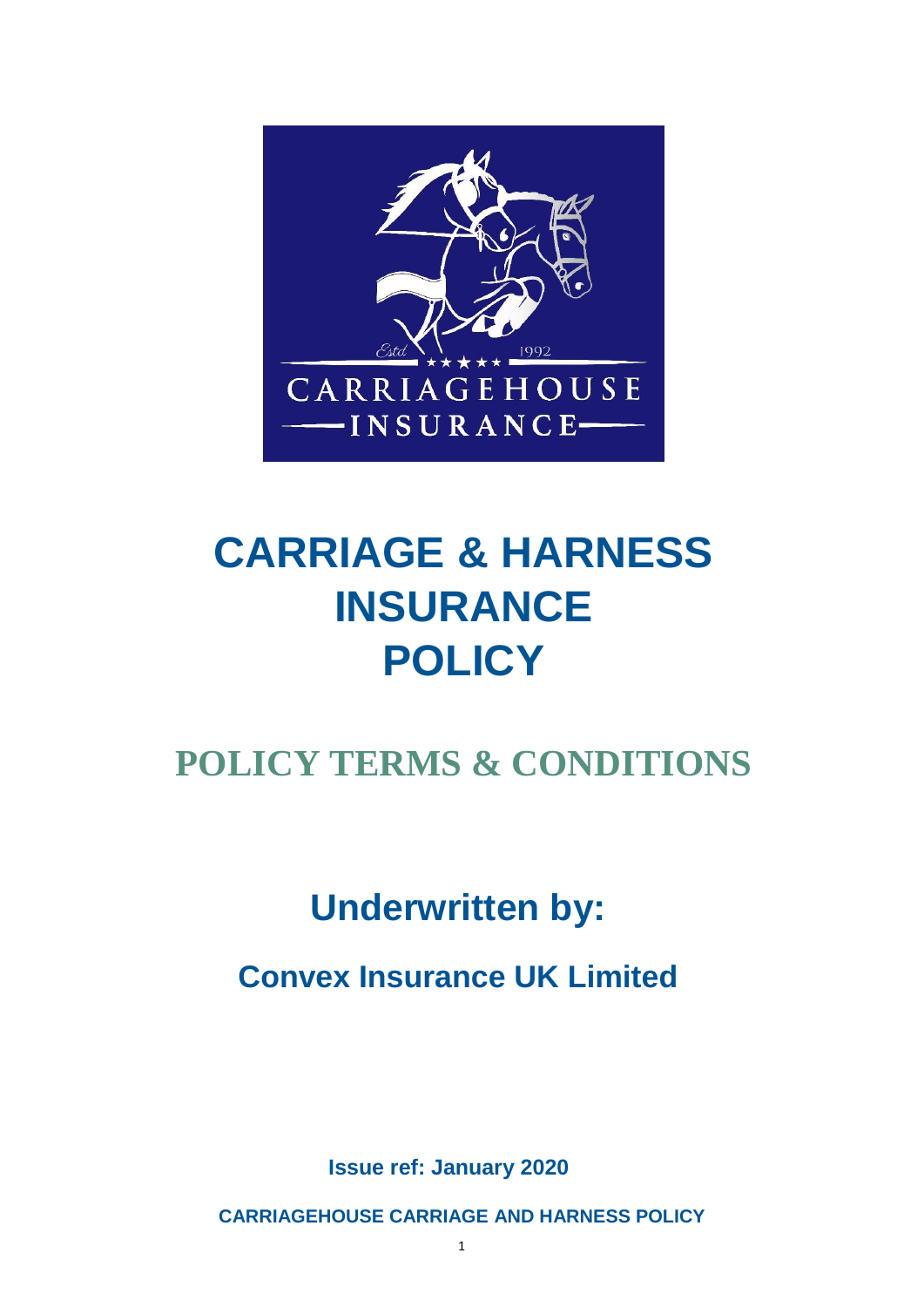# **INFORMATION**

This Policy, including the Schedule and any attaching endorsements are a single contract and should be read as one document.

This Policy does not cover **you** and **your** property against everything that can happen so please read the whole document carefully. It is arranged in different Sections. It is important that:

- 1) **you** are clear which Section(s) **you** have requested and want to be included;
- 2) **you** are clear what each Section covers and does not cover;
- 3) **you** understand **your** own duties under each Section and under this Policy as a whole;
- 4) **you** should keep this Policy in a safe place.

If **you** have any concerns **you** should contact **us**.

#### **THE SCHEDULE**

The Schedule is evidence of **your** contract of insurance with **Us.** It shows details of **you**, the items insured, the sums insured of items insured, the **period of insurance** and the Section(s) of this Policy which apply.

#### **ENDORSEMENT**

Means a change in the terms and conditions of this **Policy** that can extend or restrict cover or a change to the details of the insured items covered by this policy.

# **LAW AND JURISDICTION APPLICABLE TO THIS POLICY**

Notice to **you -** The parties are free to choose the law applicable to this Policy. Unless specifically agreed to the contrary this Policy shall be governed by the laws of England and Wales and subject to the exclusive jurisdiction of the courts of England and Wales.

Unless **We** agree otherwise the language of this Policy and all communications relating to it will be in English.

#### **PREMIUM PAYMENT**

If the premium due under this contract has not been paid to **Us** by the inception of this contract of insurance (and in respect of installment premiums, by the date they are due) **We** shall have the right to cancel this contract of insurance by notifying **You** in writing. In the event of cancellation, the premium for the period that **We** are on risk is due to **Us** and in the event of a loss or occurrence prior to the date of cancellation which gives rise to a valid claim under this contract of insurance, the full contract premium will be payable to **Us**.

**We** shall give not less than Seven (7) working days prior notice of cancellation to **You**. If the premium due is paid in full to **Us** before the notice period expires, notice of cancellation shall automatically be revoked. If not, the contract shall automatically terminate at the end of the notice period.

#### **INFORMATION YOU HAVE GIVEN US**

In deciding to accept this policy and in setting the terms, including the premium, **We** have relied on the information which **You** have provided to **Us**. **You** must take care when answering any questions **We** ask by ensuring that any information provided is accurate and complete.

If **We** establish that **You** deliberately or recklessly provided **Us** with untrue or misleading information **We** will have the right to:

(a) treat this policy as if it never

existed;

- (b) decline all Claims; and
- (c) retain the premium.

If **We** establish that **You** carelessly provided **Us** with untrue or misleading information **We** will have the right to:

- (i) treat this policy as if it never existed, refuse to pay any Claim and return the premium **You** have paid, as if **We** would not have provided **You** with cover;
- (ii) treat this policy as if it had been entered into on different terms from those agreed, as if **We** would have provided **You** with cover on different terms;
- (iii) reduce the amount **We** pay on any Claim in the proportion that the premium **You** have paid bears to the premium **We** would have charged **You**, as if **We** would have charged **You** more.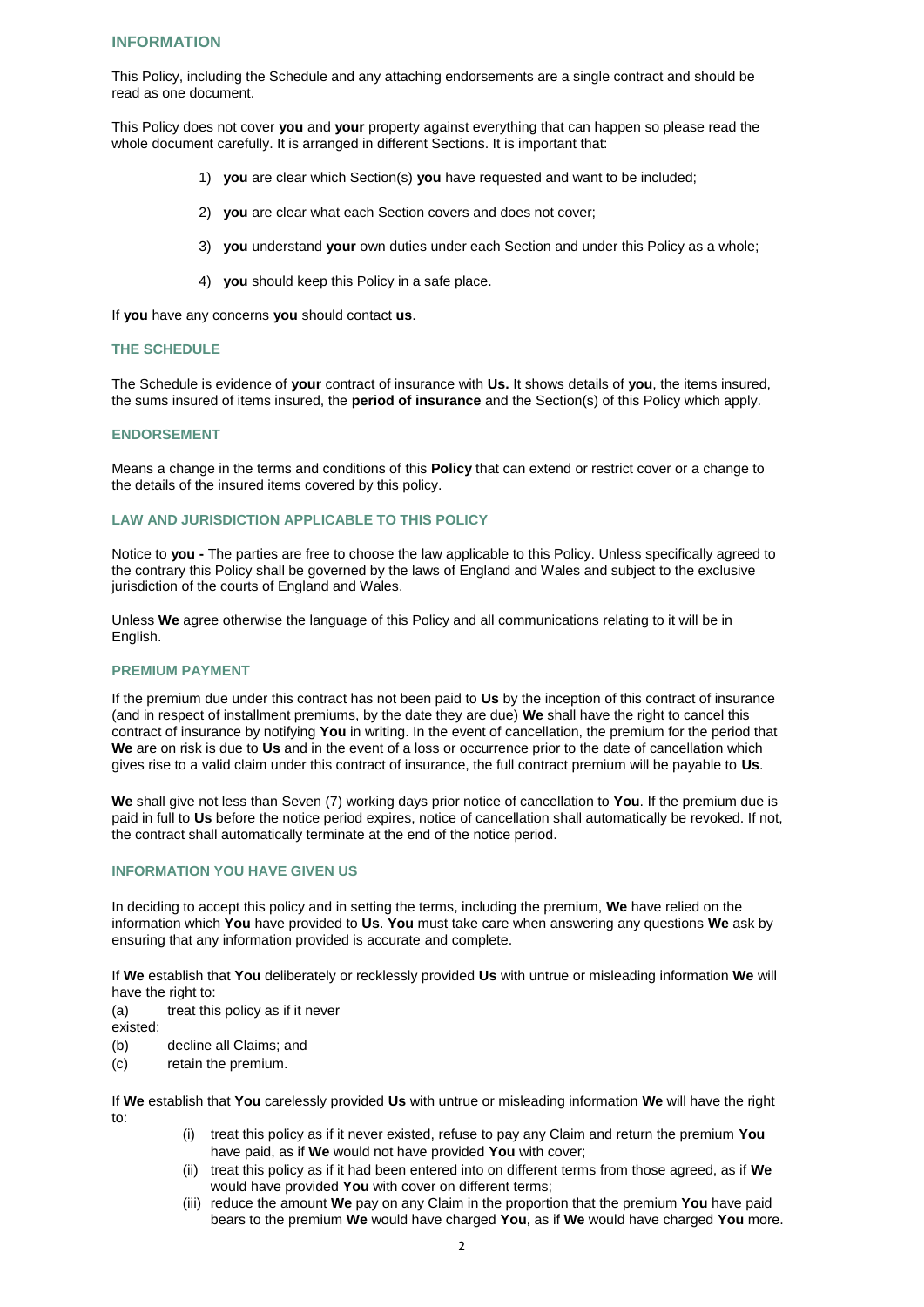**We** will notify **You** in writing if (i), (ii) and/or (iii) apply.

If there are no outstanding Claims and (ii) and/or (iii) apply, **We** will have the right to:

(1) give **You** thirty (30) days' notice that **We** are terminating this policy; or

(2) give **You** notice that **We** will treat this policy and any future Claim in accordance with (ii) and/or (iii), in which case **You** may then give **Us** thirty (30) days' notice that **You** are terminating this policy.

If this policy is terminated in accordance with (1) or (2), **We** will refund any premium due to **You** in respect of the balance of the **Period of Insurance**.

# **CHANGES WE NEED TO KNOW ABOUT**

**You** must tell **Us** within fourteen (14) days of **You** becoming aware of any changes in the information **You** have provided to **Us** which happens before or during any **Period of Insurance**.

When **We** are notified of a change **We** will tell **You** if this affects **Your** policy. For example **We** may cancel **Your** policy in accordance with the Cancellation and Cooling-Off Provisions, amend the terms of **Your** policy or require **You** to pay more for **Your** insurance. If **You** do not inform **Us** about a change it may affect any claim **You** make or could result in **Your** insurance being invalid.

# **SANCTIONS**

**We** shall not provide any benefit under this policy to the extent of providing cover, payment of any claim or the provision of any benefit where doing so would breach any sanction, prohibition or restriction imposed by law or regulation.

# **FRAUD**

If **You**, or anyone acting for **You**, makes a Claim which is fraudulent and/or intentionally exaggerated and/or supported by a fraudulent statement or other device, **We** will not pay any part of **Your** Claim or any other Claim **You** have made or may make under this policy. In addition, **We** will have the right to:

- (a) treat this policy as if it never existed, or at **Our** option terminate this policy, without returning any premium that **You** have paid;
- (b) recover from **You** any amounts that **We** have paid in respect of any Claim, whether such Claim was made before or after the fraudulent Claim; and
- (c) refuse any other benefit under this policy.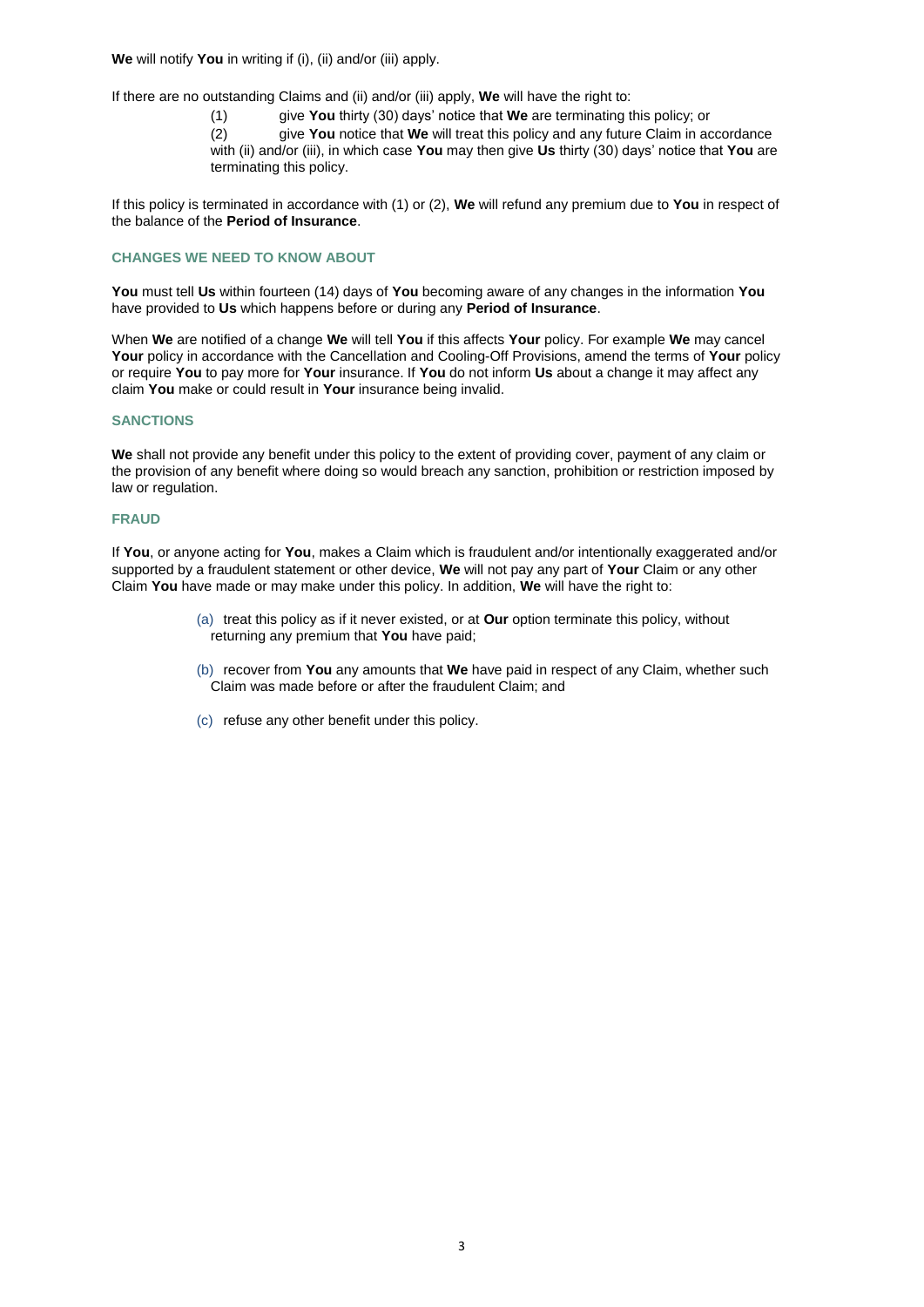### **CANCELLATION AND COOLING OFF PERIOD FOR NEW POLICIES**

# 1) **Your Right to Cancel during the Cooling-Off Period**

**You** are entitled to cancel this Policy by notifying the **Insurer** in writing within fourteen (14) days of either:

- i) the date **you** receive this new Policy, or<br>ii) the start of **your** initial **period of insural**
- the start of your initial period of insurance

whichever is the later.

A full refund of any premium paid will be made less an amount for the time on risk unless **you** have made a claim in which case the full annual premium is due.

# 2) **Your Right to Cancel after the Cooling-Off Period**

**You** are entitled to cancel this Policy after the cooling-off period by notifying **Us** in writing. Any return of premium due to **you** will depend on how long the policy has been in force unless **you** have made a claim in which case the full annual premium is due.

### 3) **Our Right to Cancel**

**We** are entitled to cancel this Policy by giving **you** fourteen (14) days' notice in writing. Any return of premium due to **you** will depend on how long the Policy has been in force unless **you** have made a claim in which case the full annual premium is due.

# **CANCELLATION FOR RENEWAL POLICIES**

# **1) Your Right to Cancel**

**You** are entitled to cancel this Policy by notifying **Us** in writing. Any return of premium due to **you** will depend on how long the policy has been in force unless **you** have made a claim in which case the full annual premium is due.

# **2) Our Right to Cancel**

**We** are entitled to cancel this Policy by giving **you** fourteen (14) days' notice in writing. Any return of premium due to **you** will depend on how long the Policy has been in force unless **you** have made a claim in which case the full annual premium is due.

# **AVERAGE CLAUSE**

This Policy is subject to the condition of average. That is to say, if the property covered by this Policy at the time of any loss, is of greater value than the sum insured, **you** will only be entitled to recover such proportion of the loss as the sum insured bears to the total value of the property.

This clause does not apply to those items insured on an Agreed Value basis.

# **DATA PROTECTION ACT 1998**

It is understood by **you** that any information provided to the **Insurer** regarding **you** or **your family** will be processed by **Us**, in compliance with the provisions of the Data Protection Act 1998, for the purpose of providing insurance and handling claims or complaints, if any, which may necessitate providing such information to third parties.

#### **CONTRACT (RIGHTS OF THIRD PARTIES) ACT 1999**

A person who is not a party to this Policy has no right under the Contracts (Rights of Third Parties) Act 1999 to enforce any term of this Policy but this does not affect any right or remedy of a third party which exists or is available apart from that Act.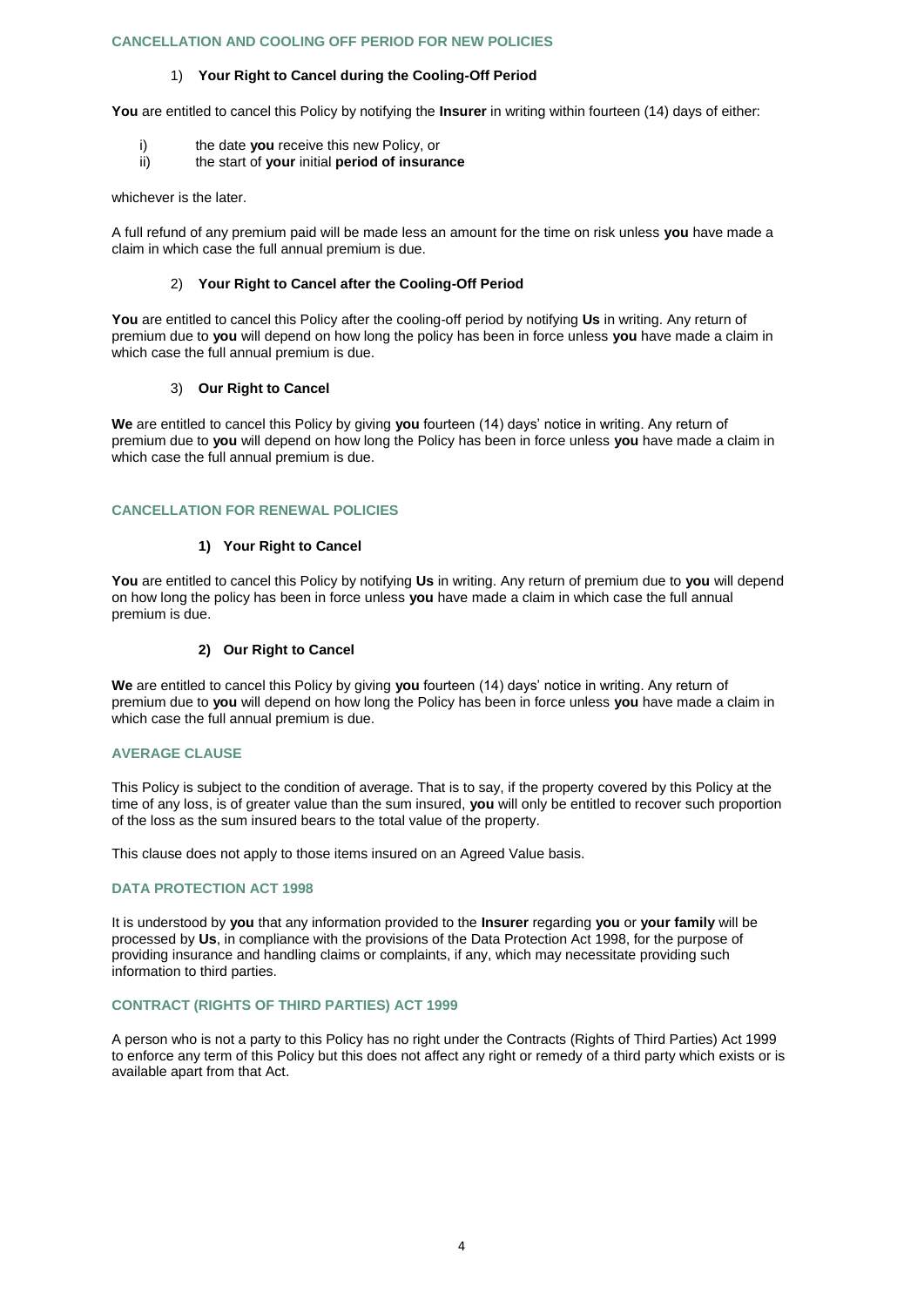# **DEFINITIONS**

Wherever the following words appear in **bold** in this Policy they will have the following meanings:

#### **Carriage** means

A vehicle with wheels drawn by one or more **horse(s)** or a sleigh specifically designed to be drawn by one or more **horse(s)** or a horsedrawn agricultural implement

#### **Current Market Value** means

The price at which ownership of the **Harness or Carriage** would change between a willing buyer and a willing seller, neither being under any compulsion to buy or sell and both having reasonable knowledge of relevant facts

#### **Excess** means

The amount **you** will have to pay towards each and every separate claim

#### **Family** means

Your spouse (meaning a legal husband/wife or civil partnership relationship), any common law partner (cohabiting at the same address), any dependent children (including foster children) or dependent grandchildren, grandfather, grandmother, stepfather, stepmother, brother, sister, half brother or half sister and other relatives who permanently live with **you Family** does not include lodgers or paying guests.

#### **Harness** means

Driving harness including bridles, bits and reins worn by a horse to pull a carriage, sleigh or farm implement

#### **Insurer** means Convex Insurance UK Limited

# **Period of Insurance** means

The period specified on your schedule during which cover is provided by this policy

#### **Third Party** means

A person other than **you** or a member of **your family** or custodian of the insured horse

#### **United Kingdom** means

England, Wales, Scotland, Northern Ireland, the Isle of Man and the Channel Islands, and journeys between these countries

#### **Wrongful Act** means any negligent act, negligent error or negligent omission by **You.**

#### **We / us / our** means

Carriagehouse (UK) Limited trading as Carriagehouse Insurance, acting as Underwriting and Claims Administrators on behalf of **your insurer**

#### You / your / Insured means

The person or persons, partnership, corporation or organisation named in the Schedule and all members of **your family**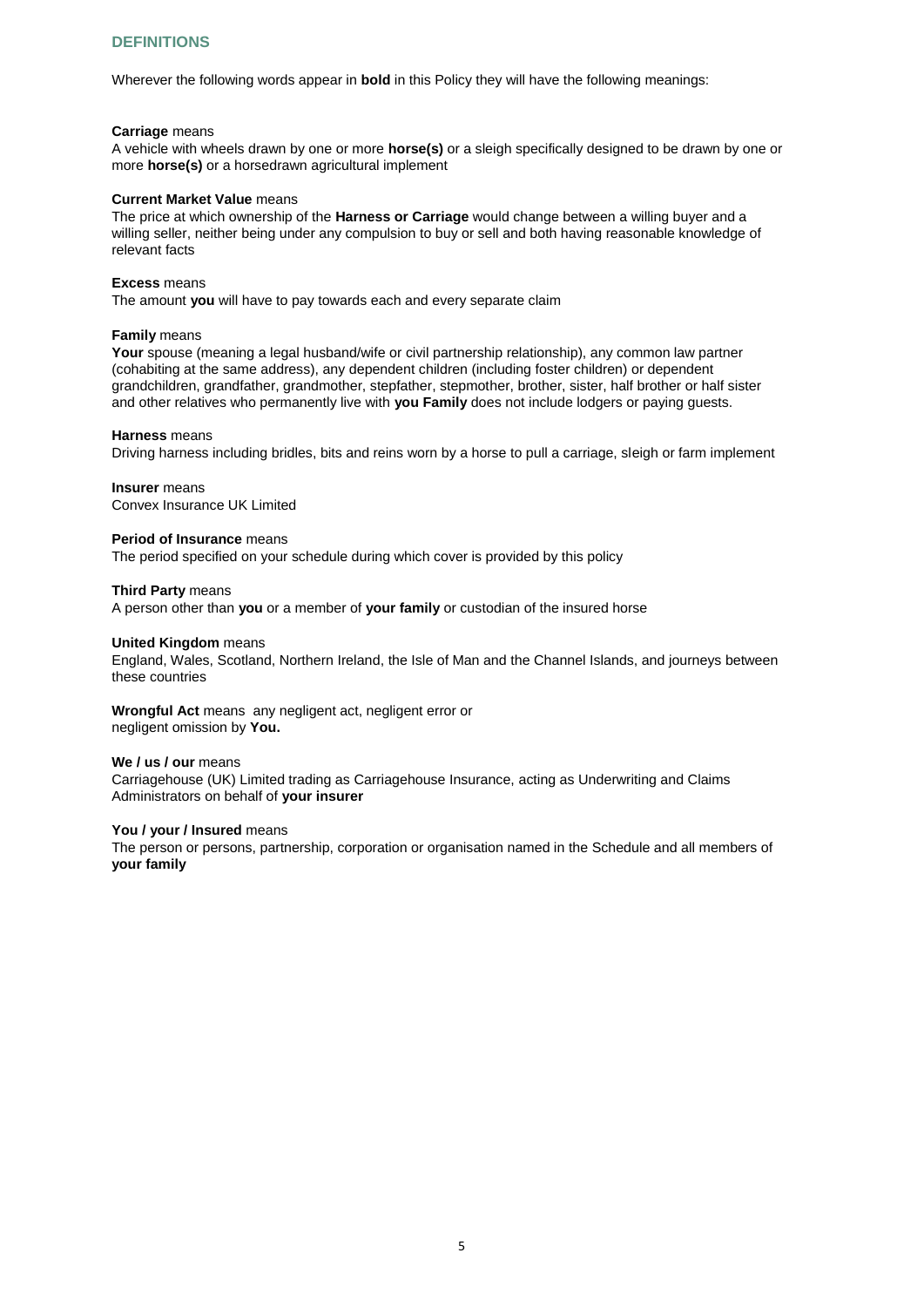# **YOUR OBLIGATIONS AND DUTIES**

#### **Your** duties:

1) **You** must take all reasonable steps to prevent loss, damage or accidents and keep all insured property in a good state of repair.

2) **You** must tell **us** as soon as practicable if **you** stop using **carriage or harness** for the purpose stated on the Schedule for Class of Use.

3) **You** must tell **us** as soon as possible about any changes in the information **you** have provided to **us**.

**We** will tell **you** if such change affects **your** Policy and, if so, whether the change will result in revised terms and/or premium being applied to **your** Policy.

If **you** fail to comply with any of the above duties this Policy may become invalid and **your** claim may not be paid.

# **GENERAL CONDITIONS APPLICABLE TO THE WHOLE OF THIS POLICY**

**Conditions 1 to 6 are special conditions and are very important.** 

**Conditions 1 to 6 apply if you or others who have care, custody or control of the horse(s) insured, have knowledge of such events or ought reasonably to know about them** 

1) At the commencement of this Policy **you** must be the sole owner of all the **carriage or harness** insured, or have advised us of **your** proportionate interest in each **carriage or harness** not wholly owned. This Policy shall cease to cover the **carriage or harness** immediately when **you** sell the **carriage or harness** or part with any interest in the **carriage or harness,** whether temporarily or permanently. The Policy will also cease to cover any current claims immediately **you** sell or relinquish custody of the **carriage or harness**.

2) **You** must provide proper maintenance and attention for all **carriage or harness** at all times.

3) **You** must notify **us** as soon as practicably possible in the event of any occurrence which may or is likely to give rise to a claim under any Section of this Policy including any incidents involving accidents, any thefts or attempted thefts.

4) The **carriage or harness** must not be used for any purpose other than those included in the Class of Use specified in the Schedule without the **Our** written consent. The definitions of the activities covered by each class of use is attached to your policy schedule.

5) If at any time, any claim arises under this Policy and there is any other current insurance covering the same liability, loss or damage, irrespective of the existence of any similar condition or exclusion relating to non-contribution, **We** will not be liable to contribute more than its rateable proportion.

6) Regardless of **your** claims history, **We** reserve the right not to offer renewal terms to **you** or to invite **you** to renew **your** Policy on amended policy terms and conditions. This includes:

- i) imposing special terms such as the application of excesses
- ii) increasing your premium
- iii) excluding cover
- iv) amending policy wordings and/or
- v) changing your payment type

**We** will notify **you** in writing of the terms upon which **your** renewal is being invited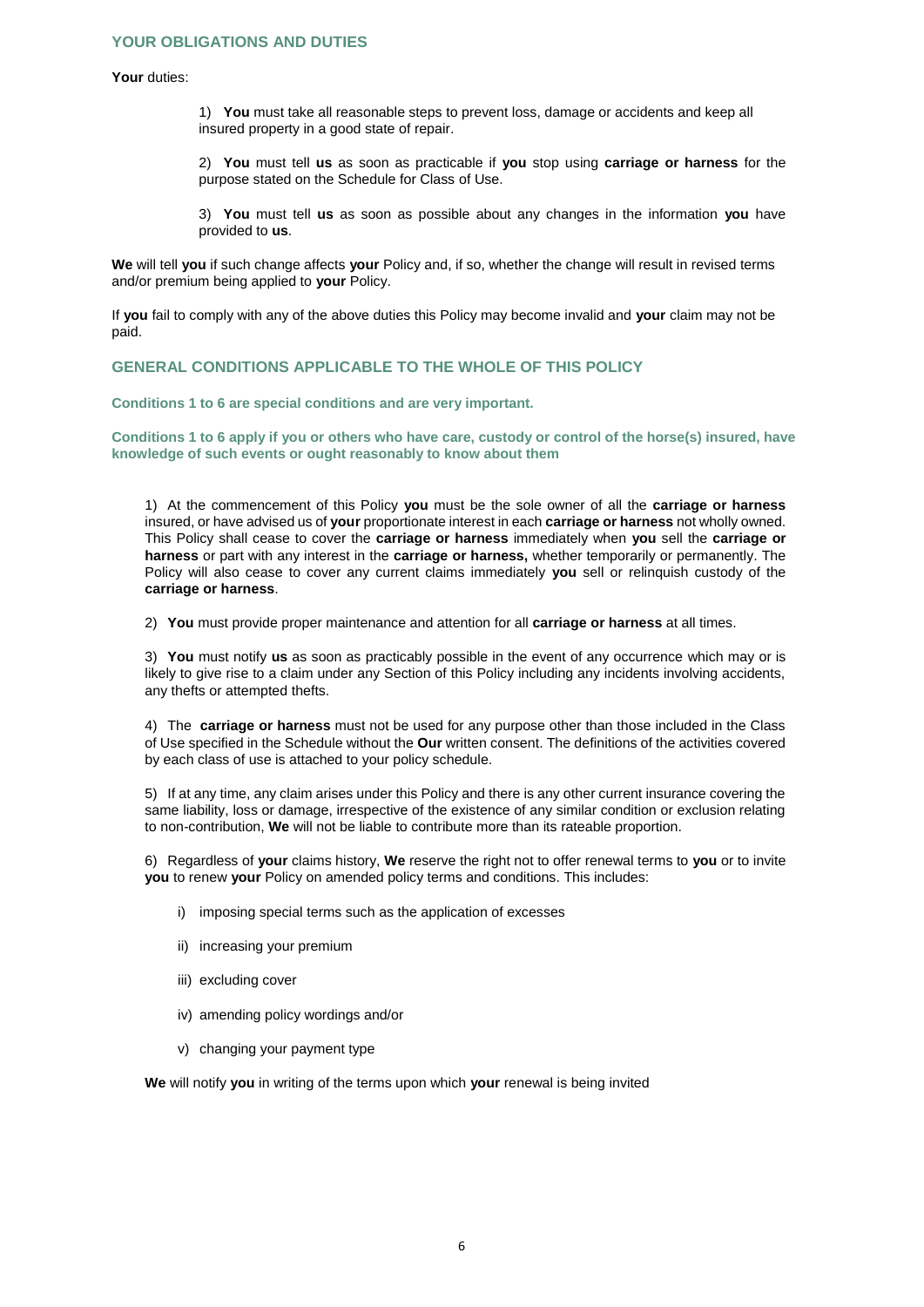# **GENERAL EXCLUSIONS APPLICABLE TO THE WHOLE OF THIS POLICY**

#### **Loss of Value**

**We** will not pay for any reduction in value of any item insured or an undamaged part of a pair or set following repair or replacement paid for under this Policy.

#### **Wear and Tear**

**We** will not pay for damage caused by wear and tear.

#### **Nuclear Risks**

**We** will not pay for: Nuclear reaction, nuclear radiation or radioactive contamination

#### **War Exclusion**

**We** will not pay for any loss or damage or liability directly or indirectly occasioned by, happening through or in consequence of war, invasion, acts of foreign enemies, hostilities (whether war be declared or not), civil war, rebellion, revolution, insurrection, military or usurped power, or confiscation or nationalisation or requisition or destruction of or damage to property by or under the order of any government or public or local authority.

# **Existing and Deliberate Damage**

**We** will not pay for physical loss or damage

- 1) occurring before cover starts or arising from an event before cover starts;
- 2) caused deliberately by **you** or any member of **your family**.

#### **Biological and Chemical Contamination Clause**

**We** will not pay for

1) loss or destruction of or damage to any property whatsoever, or any loss or expenses whatsoever resulting or arising there from:

- 2) any legal liability of whatsoever nature;
- 3) death or injury to any person;

directly or indirectly caused by or contributed to or arising from Biological or Chemical contamination due to or arising from

i) Terrorism;

ii) steps taken to prevent, suppress, control or reduce the consequences of any actual, attempted, threatened, suspected or perceived terrorism.

For the purposes of this exclusion 'Terrorism' means any act(s) of any person(s) or organisation(s) involving:

a) the causing, occasioning or threatening of harm of whatever nature and by whatever means;

b) putting the public or any section of the public in fear

in circumstances in which it is reasonable to conclude that the purpose(s) of the person(s) or organisation(s) concerned are wholly or partly of a political, religious, ideological or similar nature.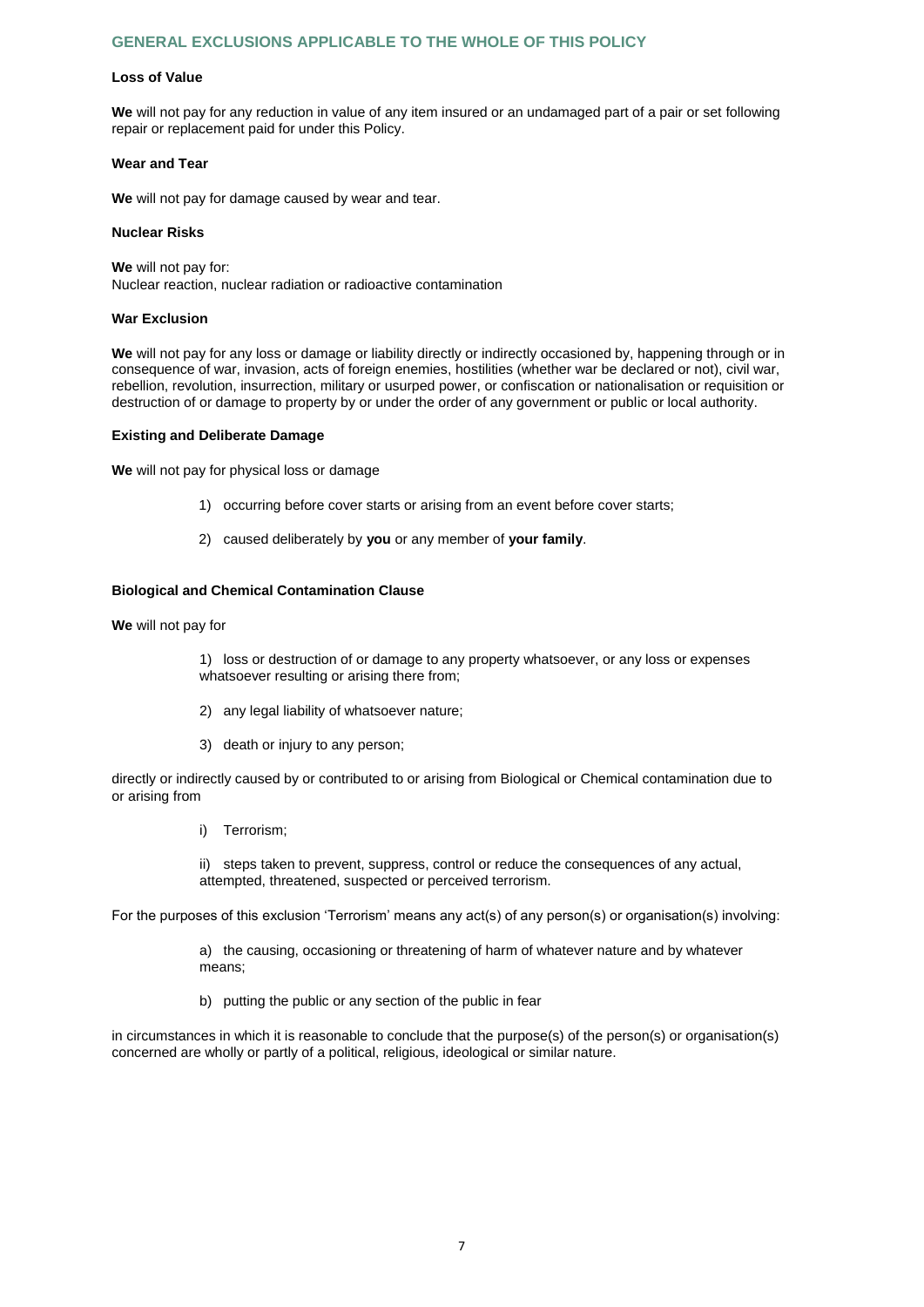# **GENERAL OPERATIVE CLAUSE**

In return for payment of the premium when it falls due, **We** will reimburse **you** for loss occurring during the period of insurance stated in the Schedule up to but not exceeding the Sum(s) Insured or Limits of Liability stated in the Schedule, but only for the Section(s) shown under 'Sections Operational' in the Schedule.

Payment is always subject to the terms, exclusions and conditions of the Policy.

The Policy is operative only within the **United Kingdom**, unless specified otherwise in **your** Schedule.

# **SECTION 1 – CARRIAGES AND ACCESSORIES**

#### **COVER PROVIDED**

**We** will pay **you** the lesser of the **current market value** of the **carriage** or the sum insured specified in the Schedule for the **carriage** or the cost of repairs for loss or damage as a result of fire, storm, theft, malicious damage or accidental damage during the period of insurance.

In addition, **We** will pay, provided there is a sum insured specified in the Schedule, for accessories which include items such as carriage covers, whips, carriage lamps and spare cases.

In addition, if a valid claim for accidental damage repairs is accepted and the cost is over the policy excess, we will pay for transport of an insured **carriage** to the repairers up to annual limit of £150.

# **ADDITIONAL CONDITIONS APPLICABLE TO THIS SECTION**

1) Any claim is supported by proof of purchase and/or valuation, if requested.

2) For Agreed Value **carriages** it is still **your** duty to maintain the property in good condition and repair and failure to do so may affect the valuation.

3) All **carriages** are kept, whilst not in use, in a securely locked building unless otherwise agreed in writing by **us**.

4) In the event of theft of any **carriage We** will pay for the items stolen if they are not recovered within Forty Five (45) days,

5) If an insured item is a pair or a set, **We** will not pay more than the value of any part that may be lost or damaged, nor more than a proportionate part of the insured value of the pair or set. No account will be taken of any special value which the part lost or damaged has as a pair or set.

6) **We** may choose to deal with claims by payment, reinstatement, repair or replacement of the property with items of a similar type, age and condition.

7) No individual accessory, or pair oor set of accessories, is of greater value than £500 unless specified in the Schedule.

8) Any claim submitted for damage must be accompanied by at least one estimate for repair and we reserve the right to ask for further estimates if we deem it to be appropriate.

9) In respect of transportation costs: we will require either:

i) vehicle hire or transporter's invoice;

ii) confirmation of mileage from your home or place of storage to the repairers and return.

mileage shall be paid by **Us** at 20p per loaded mile subject to the annual limit of £150**.**

#### **WHAT IS NOT COVERED BY THIS SECTION**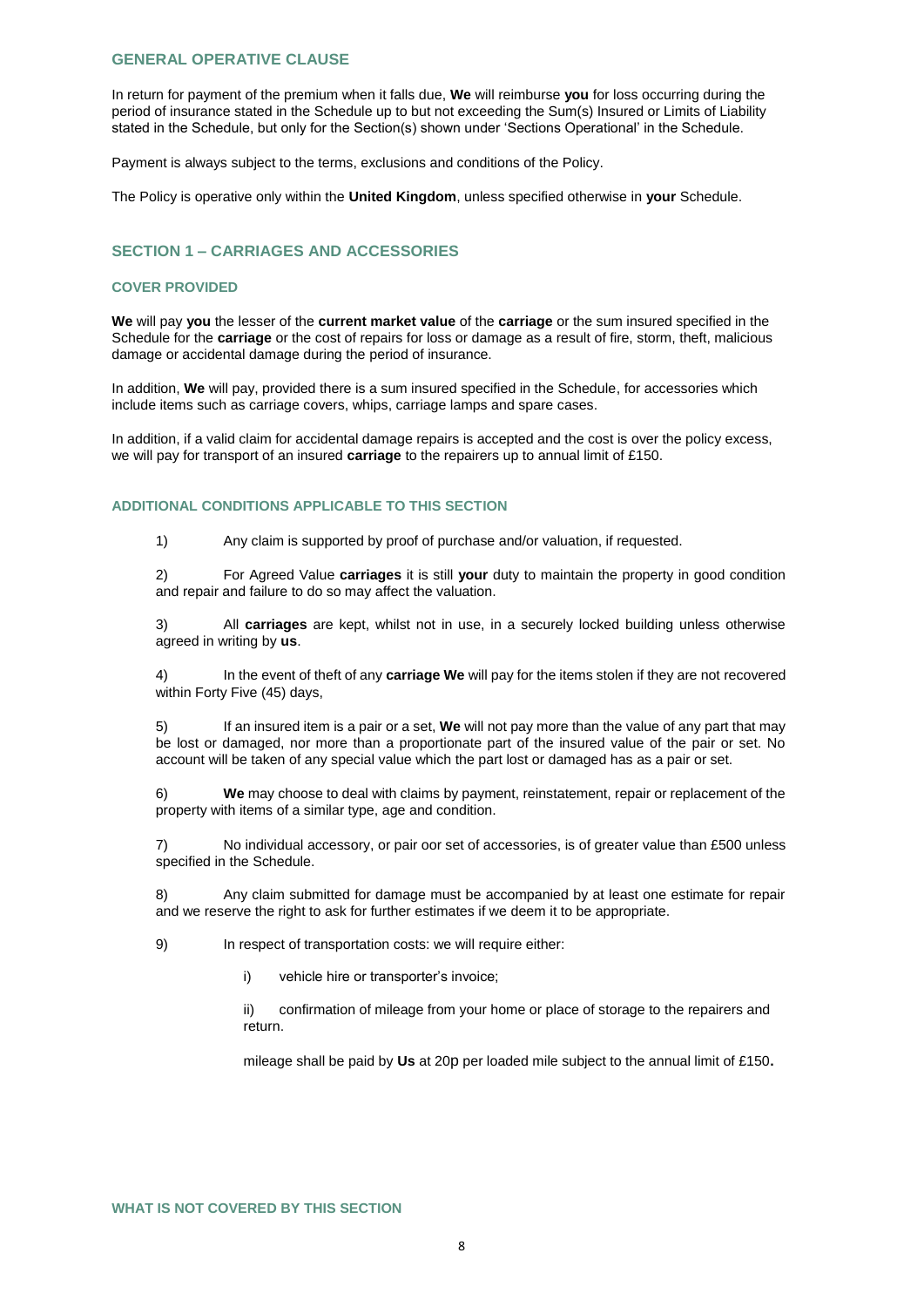1) theft of **carriages** whilst not in use from either unlocked premises or buildings or if stored on trailers or in motorised carriage or harnessboxes, unless away from home competing;

2) malicious damage caused by the **you, your family** or **employee(s)** or any malicious damage which occurs to the **carriage** if it is not in a securely locked building, unless away from home competing;

3) loss or damage to property in the open arising from or caused by storm damage;

4) loss or damage arising from or caused by moths, mildew, wear and tear, or the actual process of cleaning, dyeing, repairing, restoring or altering of any item or vehicle;

5) losses arising directly or indirectly from the use of any **carriage** specified in the Schedule by a riding establishment;

6) unexplained disappearance or voluntary parting of possession of or title to the **carriage** as a result of **you**, or other persons who have care, custody or control of the **carriage** being induced by fraud, trickery or similar false pretences;

7) the first £100 of each claim increasing to £150 in respect of theft claims.

# **SECTION 2 – DRIVING HARNESS**

#### **COVER PROVIDED**

We will pay for all risks of physical loss or damage occurring during the period of insurance to property insured as described in the Schedule belonging to **you** and other members of **your family**.

**We** will pay **you** the lesser of:

- 1) the **current market value**; or
- 2) the sum insured specified in the Schedule.

# **ADDITIONAL CONDITIONS APPLICABLE TO THIS SECTION**

1) **We** may choose to deal with claims by payment, repair or replacement of the property with items of a similar type, age and condition.

2) In the event of theft or attempted theft of any item, **you** must immediately contact the police and obtain a crime reference number.

3) If an insured item is a set or pair, **We** will not pay more than the value of any part that may be lost or damaged, nor more than a proportionate part of the insured value of the pair or set. No account will be taken of any special value which the part lost or damaged has as a pair or set.

4) In the event of theft of any **harness We** will pay for the items stolen if they are not recovered within thirty (30) days.

5) All sets of **harness**, their values and their use must be declared and specified in the Schedule.

6) Any claim is supported by proof of purchase and/or valuation, if requested.

7) Whilst not in use, all items are kept in either a securely locked private house or in a securely locked building or if **you** are away from home competing, out of sight in a locked or attended vehicle.

#### **WHAT IS NOT COVERED BY THIS SECTION**

**We** will not pay for: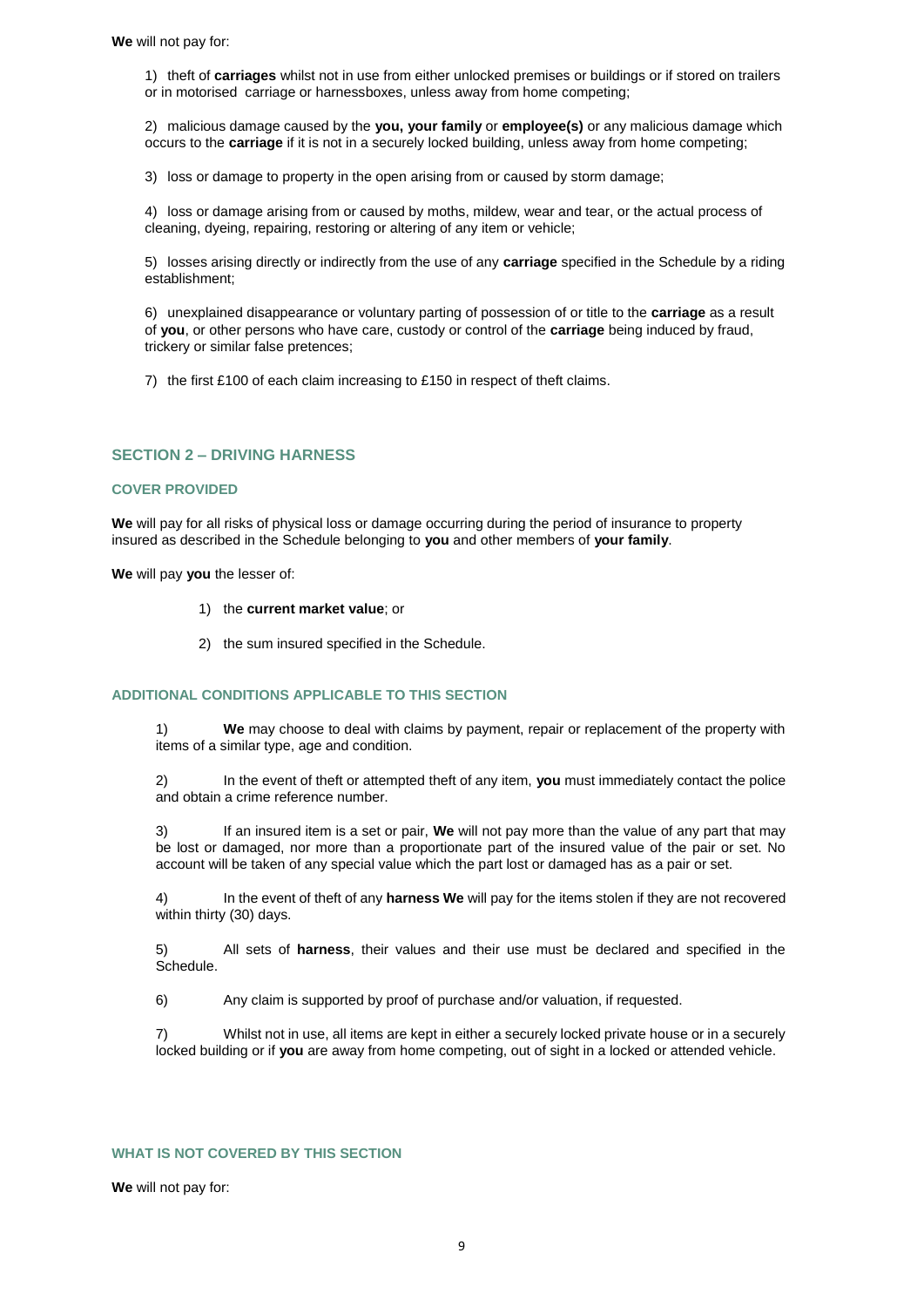1) loss or damage arising from or caused by vermin ,domestic animals, moth, mildew, wear and tear or the actual process of cleaning, dyeing, repairing, restoring, or altering any item;

2) unexplained disappearance or voluntary parting of possession of or title to the saddler, tack or harness as a result of **you**, or other persons who have care, custody or control of the saddler, tack or harness being induced by fraud, trickery or similar false pretences;

- 3) malicious damage caused by **You,** your **family** or **employee(s)**;
- 4) accidental physical loss or damage to harness whilst being used by a riding establishment;
- 5) the first £100 of each claim increasing to £150 in respect of theft claims.

# **CLAIMS PROCEDURE**

#### **How to make a claim – things you need to do**

**We** will not make any payments under this **Policy** to the extent that **We** have been prejudiced by any failure to comply with requirements set out below.

**You** shall at all times co-operate with **Us** and **Our** representatives in the investigation and adjustment of any actual or potential claim.

#### **Our rights when you claim**

1.**We** have the right to request alternative or additional repair estimates if appropriate.

#### **Enforcement of Rights**

**We** may take any action **We** consider necessary to enforce **Your** rights or **Our** rights under this **Policy** if anything happens that might give rise to a claim under this **Policy**:

#### **FOR ALL CLAIMS**

1) **You** must advise **us** soon as practicably possible of what has happened either by phone: **01206 337388**, by email**:** info@carriagehouseinsurance.co.uk or via **our** website: www.carriagehouseinsurance.co.uk

- 2) **You** must take reasonable precautions to limit any further loss or damage or injury
- 3) **You** must complete and return the appropriate claim form which **we** will supply.

4) **You** shall at all times co-operate with **Us** and **Our** representatives in the investigation and adjustment of any actual or potential claim

#### **FOR SPECIFIC CLAIMS YOU HAVE THE FOLLOWING ADDITIONAL RESPONSIBILITIES:**

#### **FOR THEFT CLAIMS**

1) **You** must inform the Police immediately following a break in or theft or attempted theft and then assist them with their investigations. **You** will be required to supply a crime reference and details of the attending Police when **you** submit **your** completed claim form.

2) **You** are required to take photographs of any evidence of the break in or damage to property that occurred during the break in and to submit these with your claim form.

3) **You** will be required to send in estimates for values for any items of saddlery or accessories stolen, subject to the limits detailed on the Schedule. **You** may be required to provide proof of valuation on any items specified in the Schedule that are stolen.

#### **FOR ACCIDENTAL DAMAGE CLAIMS**

- 1) **You** must submit estimates for the costs of repairs.
- 2) **We** reserve the right to either repair, replace or to make a cash settlement.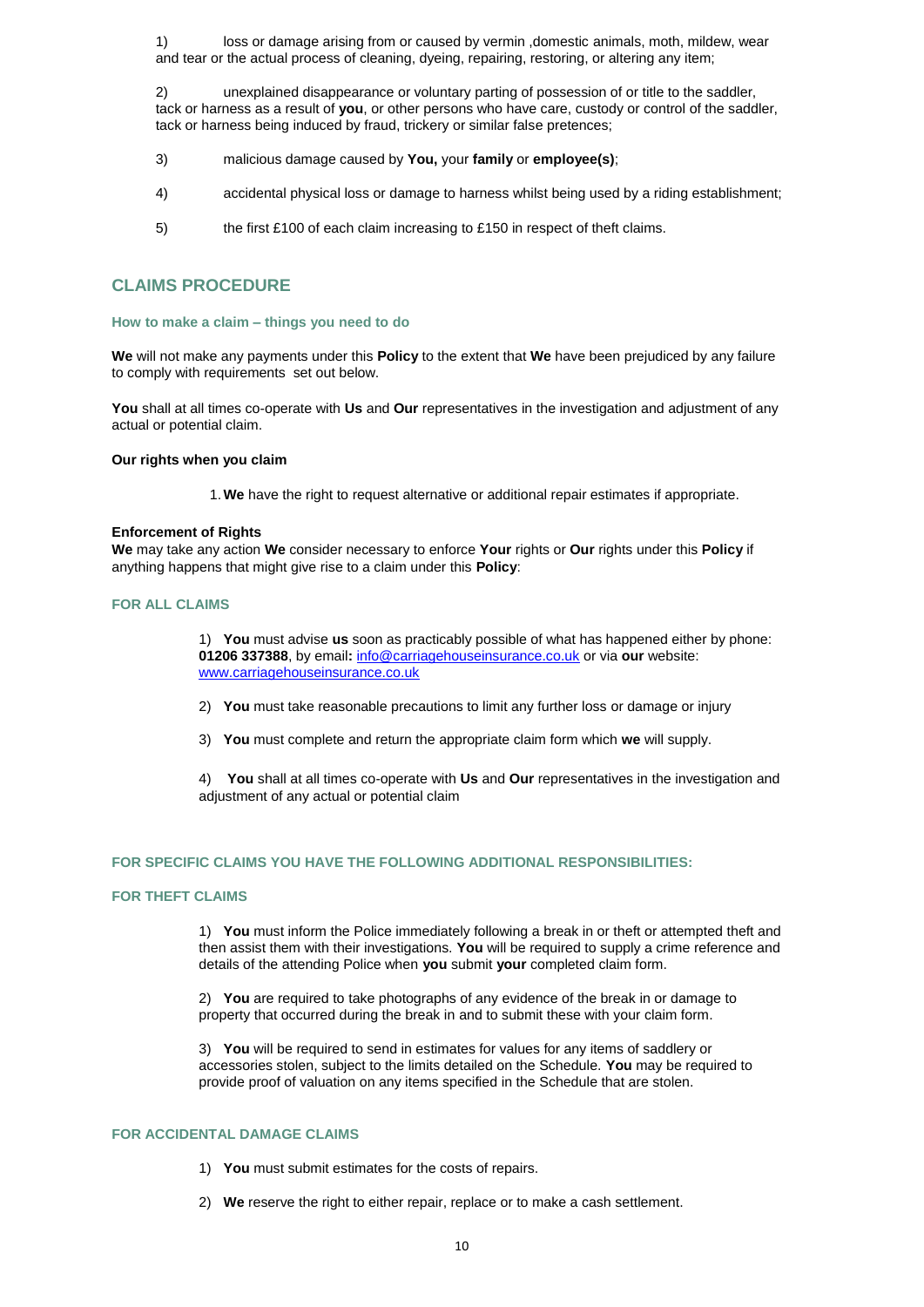3) **You** must not abandon any property to **us** without **our** written permission.

# **HOW WE DEAL WITH YOUR CLAIM**

#### **FRAUDULENT CLAIMS**

If **you**, or anyone acting on **your** behalf, makes a claim knowing it to be false or fraudulent in amount or in any other respect, this Policy shall be invalid and all claims shall be forfeited.

#### **DEFENCE OF CLAIMS**

**We** shall be entitled to take over and conduct in **your** name, the defence or settlement of any claim, or to prosecute in **your** name for our benefit, any claim for indemnity, or damages, or otherwise and shall have full discretion in the conduct of any proceedings, and in the settlement of any claim.

#### **ADDITIONAL INFORMATION**

1) **We** reserve the right to appoint a loss assessor or to take a second veterinary opinion.

2) Parts for the repair of carriages can take time to be provided to repairers, this is outside the control of both the Insurer and the repairer.

#### **CONSUMER COMPLAINTS PROCEDURE**

#### **What to do if you have a Complaint**

#### **Convex Insurance UK Limited Complaints Handling Policy**

Our aim is to provide you with the best possible service at all times. If you feel that we have fallen short of that or made a mistake, then we want you to let us know. We will take your complaint seriously and do our best to investigate and resolve it as quickly as possible. We have established the following complaints handling procedure to ensure that this happens.

#### **Step 1**

Tell us about it. There are different ways you can do that.

• Contact your normal contact at Carriagehouse Insurance or at Convex. Let them know that you are dissatisfied with the service you have received and tell them why.

You can contact us by email, telephone and letter.

• Contact the Chief Compliance Officer, Lorraine Mullins: [lorraine.mullins@convexin.com](mailto:lorraine.mullins@convexin.com) Tel: +44 (0)7919 603210 Convex Insurance UK Limited 52-54 Lime Street London EC3M 7AG United Kingdom

We will acknowledge your complaint promptly and we will let you know who will be handling your complaint and provide you with their contact details.

#### **Step 2**

We aim to resolve your complaint as soon as possible. If it is complicated or we need to investigate the circumstances further then we may not be able to resolve it straight away and it may take longer depending on its complexity. We aim to get you a final response within eight weeks of receiving your complaint. If we cannot do so then we will tell you why it is taking more time and let you know what we are doing and how long we expect it will take to resolve.

**Step 3**